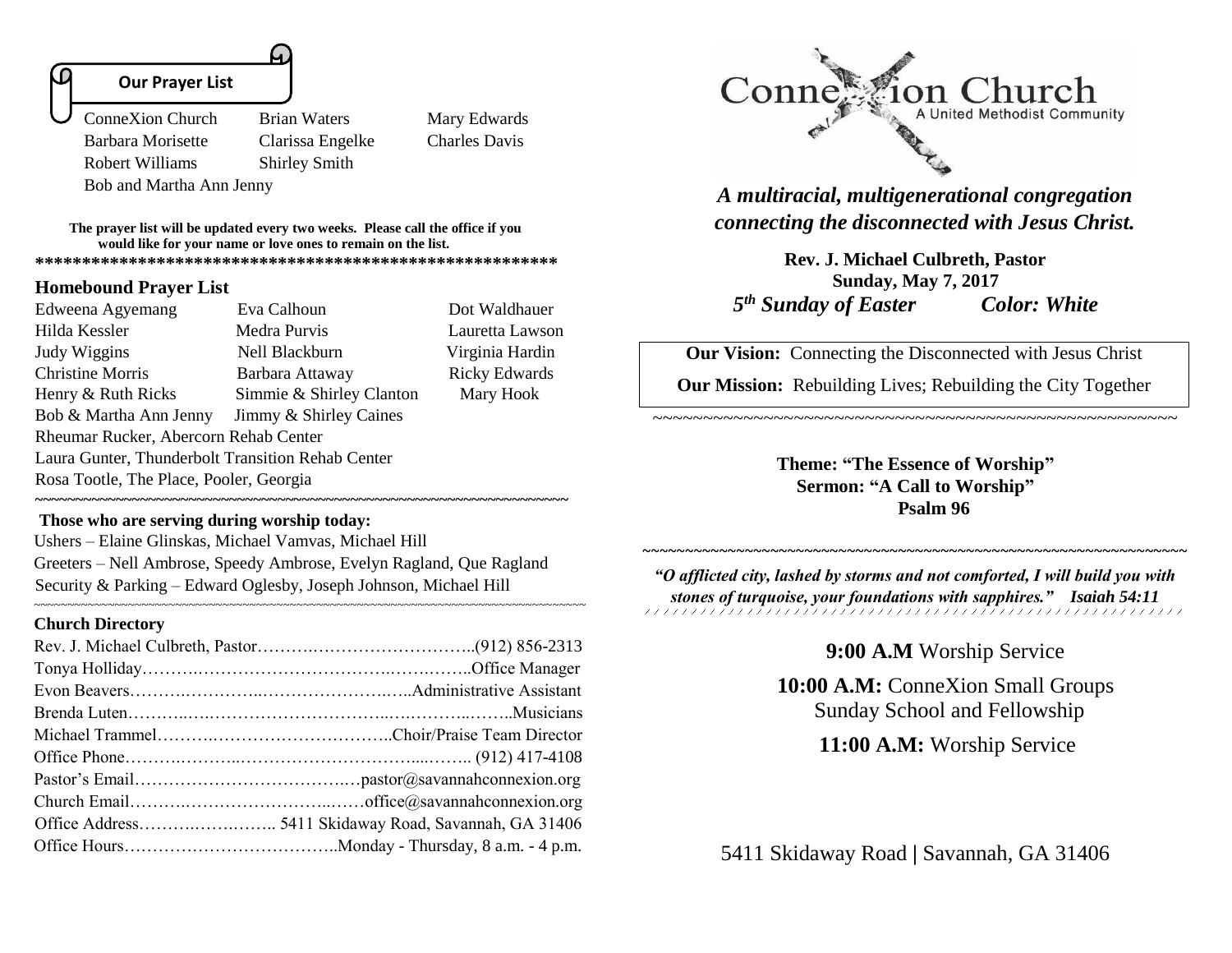| Tithes and Offering                             |  |  |
|-------------------------------------------------|--|--|
| Attendance 9 a.m. service48  11 a.m. service 94 |  |  |
|                                                 |  |  |
|                                                 |  |  |

## **ConneXion Church Meeting Schedule**

**Office hours for Thursday May 11 thru Tuesday May 16 will be 9:00 am – 1:00 p.m. Thank you**

**Monday, May 8 6:30 p.m. SPPR Meeting** SPPR team will have their quarterly meeting in the library. Please plan to attend this important meeting.

**Tuesday, May 9 10:00 a.m. Bible Study** Tuesday Morning community Bible study group will meet in the library.

**Tuesday, May 9 5:00 p.m. Bible Study** ConneXion Seniors will meet for Bible study. Everyone is welcome.

**Wednesday, May 10 12 Noon Noonday Prayer** Come and pray with us. There is power in prayer.

**Thursday, May 11 10:00 UMW Circle**  The women will meet in the library. Anyone interested is welcome to come and join in.

**Thursday, May 11 6:30 p.m. Bible Study** Churchwide Bible Study. Everyone is invited and encouraged to attend. Come let's study God's word together.

**Thursday, May 11 7:00 p.m. Youth Rehearsal** Youth choir rehearsal in the sanctuary

**Saturday, May 13 12 noon Girl Scouts** Girl scouts regular meeting.

**Sunday, May 14 After service** All parents and grandparents of children ages 4-12, the musician would like to meet for a short meeting after church. Please plan to attend.



Welcome*! Let us come before the Lord with thanksgiving and extol him with music and song. Psalm 95:2 Lift up your hands, and give him praise. Let us worship Him in spirit and truth.*  \*\*\*\*\*\*\*\*\*\*\*\*\*\*\*\*\*\*\*\*\*\*\*\*\*\*\*\*\*\*\*\*\*\*\*\*\*\*\*\*\*\*\*\*\*\*\*\*\*\*\*\*\*\*\*\*\*\*\*\*\*\*\*\*\*\*\*\*\*\*\*

**CONNEXION CAFE** – Coffee, Juice, and Milk is provided in the Fellowship Hall before worship service.

\*\*\*\*\*\*\*\*\*\*\*\*\*\*\*\*\*\*\*\*\*\*\*\*\*\*\*\*\*\*\*\*\*\*\*\*\*\*\*\*\*\*\*\*\*\*\*\*\*\*\*\*\*\*\*\*\*\*\*\*\*\*\*\*

**Transportation** – Do you need a ride to church? Call the church office at (912) 417-4108 and leave your name and contact information. \*\*\*\*\*\*\*\*\*\*\*\*\*\*\*\*\*\*\*\*\*\*\*\*\*\*\*\*\*\*\*\*\*\*\*\*\*\*\*\*\*\*\*\*\*\*\*\*\*\*\*\*\*\*\*\*\*\*\*\*\*\*\*\*

**Rev. Culbreth will be traveling to Micah's graduation, Friday and Saturday, May 11 & 12.** 

**HONDURAS MISSION FUND –** Thank you to all who have been so generous in giving to support The Honduras Mission. The team leaves for Honduras on June  $6<sup>th</sup>$  and if you would still like to give please mark your giving envelope "Honduras" along with your desired amount. The deadline for the 2017 mission trip is May  $27<sup>th</sup>$ . Every dollar goes to a great cause, so every gift is appreciated. Monique Loadholt. Thank you \*\*\*\*\*\*\*\*\*\*\*\*\*\*\*\*\*\*\*\*\*\*\*\*\*\*\*\*\*\*\*\*\*\*\*\*\*\*\*\*\*\*\*\*\*\*\*\*\*\*\*\*\*\*\*\*\*\*\*\*\*\*\*\*

**\*\*\*\*\*\*\*\*\*\*\*\*\*\*\*\*\*\*\*\*\*\*\*\*\*\*\*\*\*\*\*\*\*\*\*\*\*\*\*\*\*\*\*\*\*\*\*\*\*\*\*\*\*\*\*\*\*\*\*\*\*\*\*\***

**Worship Opportunities 1 st Service begins at 9:00 a.m. ConneXion Time at 10:00 a.m. 2 nd Service begins at 11:00 am.**

*Connecting the disconnected, rebuilding lives, and rebuilding the city.* **\*\*\*\*\*\*\*\*\*\*\*\*\*\*\*\*\*\*\*\*\*\*\*\*\*\*\*\*\*\*\*\*\*\*\*\*\*\*\*\*\*\*\*\*\*\*\*\*\*\*\*\*\*\*\*\*\*\*\*\*\*\*\*\***

**Volunteer Opportunities** – If you would like to serve in the following areas please call the church office at (912) 417-4108

Parking and Security Van Drivers

Children's Nursery Greeters and Ushers

# **COMMUNITY OUTREACH**

ConneXion Church Outreach/Mission - The "STAR" (Students That Are Rising) Program supports students who have aged out of foster care or are homeless. Please continue to donate items for the STAR Pantry. Thanks for your support.

**MS Walkathon** – **"THANK YOU"** Brian Waters wants to thank everyone who supported him for the MS Walkathon. May God continue to shine on you as you help others.